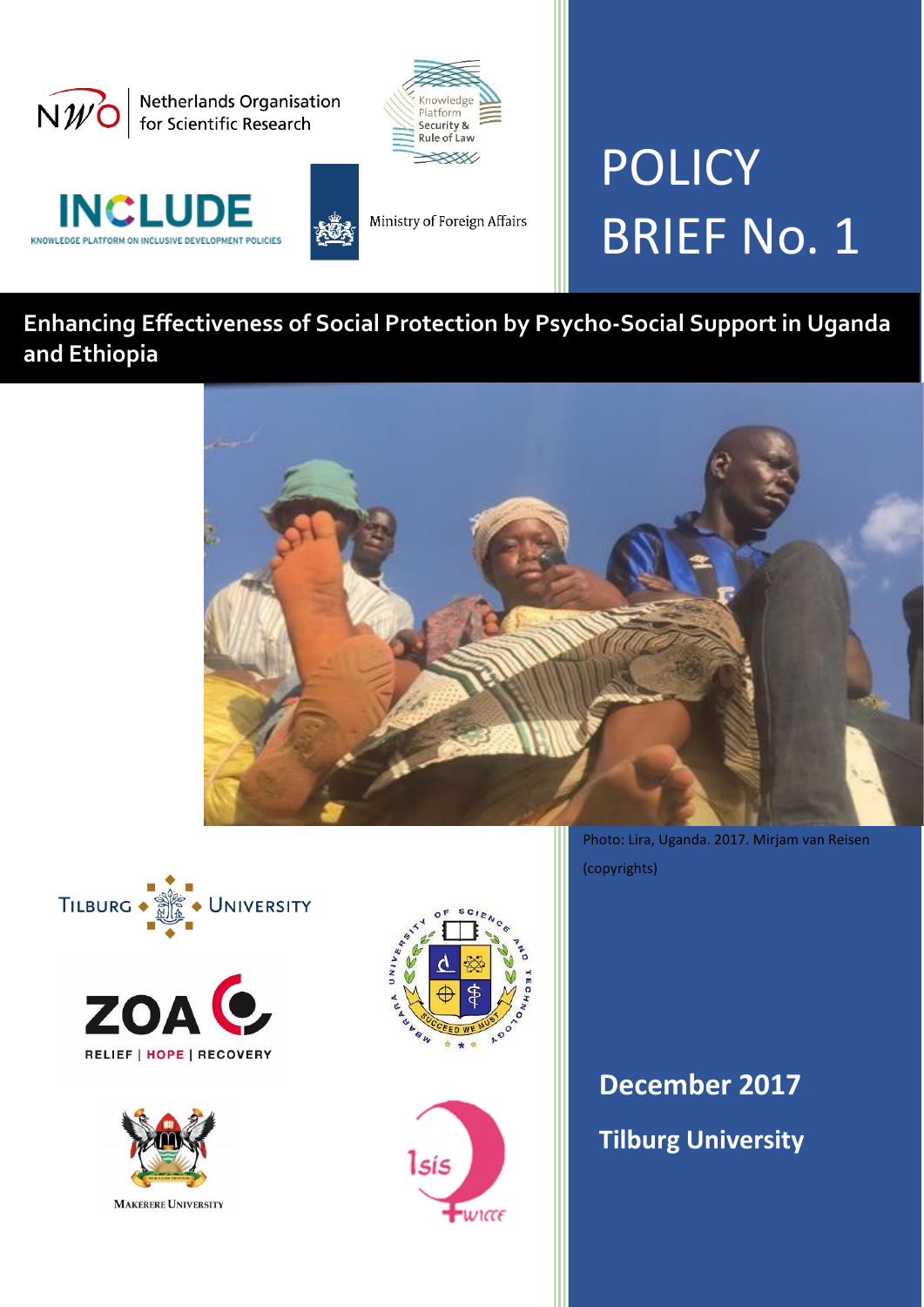





## **Summary**

This study investigates the effect of social protection and trauma relief on social-economic resilience of highly traumatized communities in Uganda and in Ethiopia.

The research compared the effects of existing trauma programmes and a new intervention developed for this study, specifically designed for low resource settings with high Post Traumatic Stress (PTS). The intervention was called the Self-Help Low-Cost Post-Traumatic Stress programme (SHLCPTS) and was based on Eye Movement Desensitizing and Reprocessing (EMDR) techniques.

The study found that the effect of all the support modalities for the relief of PTS were higher on economic resilience (income, capability and empowerment) than the effect of the social protection programmes. The combined effect on economic resilience of support for trauma relief and social protection support together was the highest.

Statistical analysis indicates the eight groups (which received different programs) do differ significantly on income. This difference can be attributed to counselling, SHLCPTS and receiving both cash transfer/in-kind and counselling.

The conclusion of this research is that supporting trauma relief is cost-beneficial to improve income-resilience. Social protection programmes will result in higher social-economic resilience (SER) if trauma relief is incorporated, among populations with high PTS.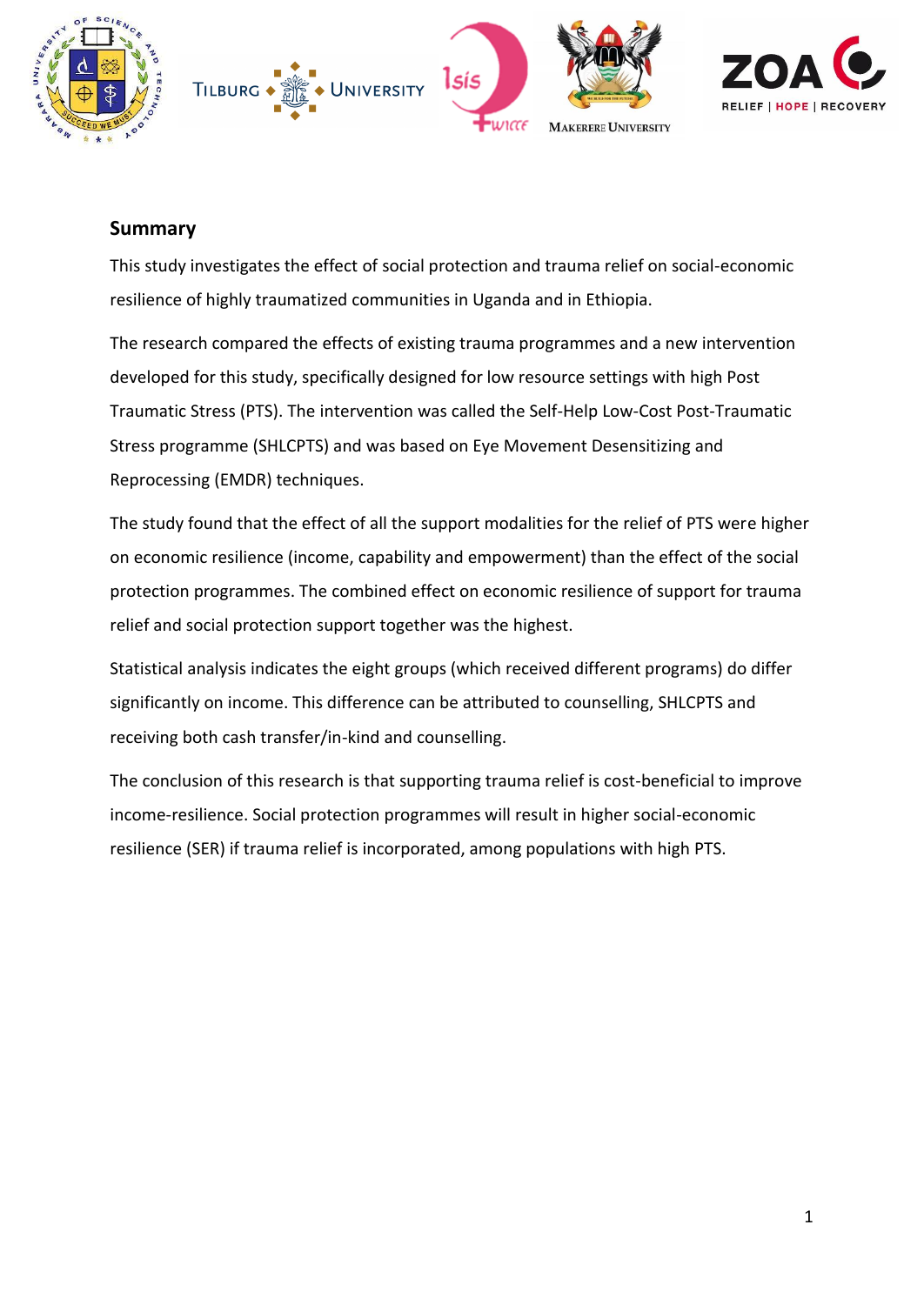#### **Introduction**

This research consists of three phases of which the studies of the first two phases were carried out in Northern Uganda and the third was carried out in Ethiopia. The communities were selected because of their social-economic vulnerability and high Post Traumatic Stress (PTS). In the first phase the effectiveness of existing support programmes (cash transfer/inkind and counselling) to increase social-economic resilience (SER) was looked at. In this phase 471 women participated. The second phase studied the effectiveness of a new counselling programme, the Self-Help Low-Cost Post-Traumatic Stress programme (SHLCPTS), next to existing support programmes in order to increase SER. The SHCLPTS program consists of three elements: psycho-education (what is PTS and what does it do to a person), self-help exercises (what can a person do when PTS is experienced), and a graduation ceremony (to facilitate reintegration into the community). In this phase 356 women participated. The study for phase three was conducted in Ethiopia in which 103 respondents participated, the outcomes of this study will be discussed briefly in this report.

## **Approach and results phase one**

In the first phase, the following hypothesis were tested:

- Cash transfer/in-kind increases Social and Economic Resilience.
- Counselling increases Social and Economic Resilience.
- Explore whether receiving counselling enhances the effect of cash transfer/in-kind (and vice versa) (an interaction effect between cash transfer/in-kind and counselling).

In this phase it emerged that psycho-social support (counselling) scored higher on SER than social protection (Cash transfer/in-kind increases). Both interventions simultaneously scored the highest. Additionally, both scores had a systematically significant effect on incomes expectations, capability and empowerment.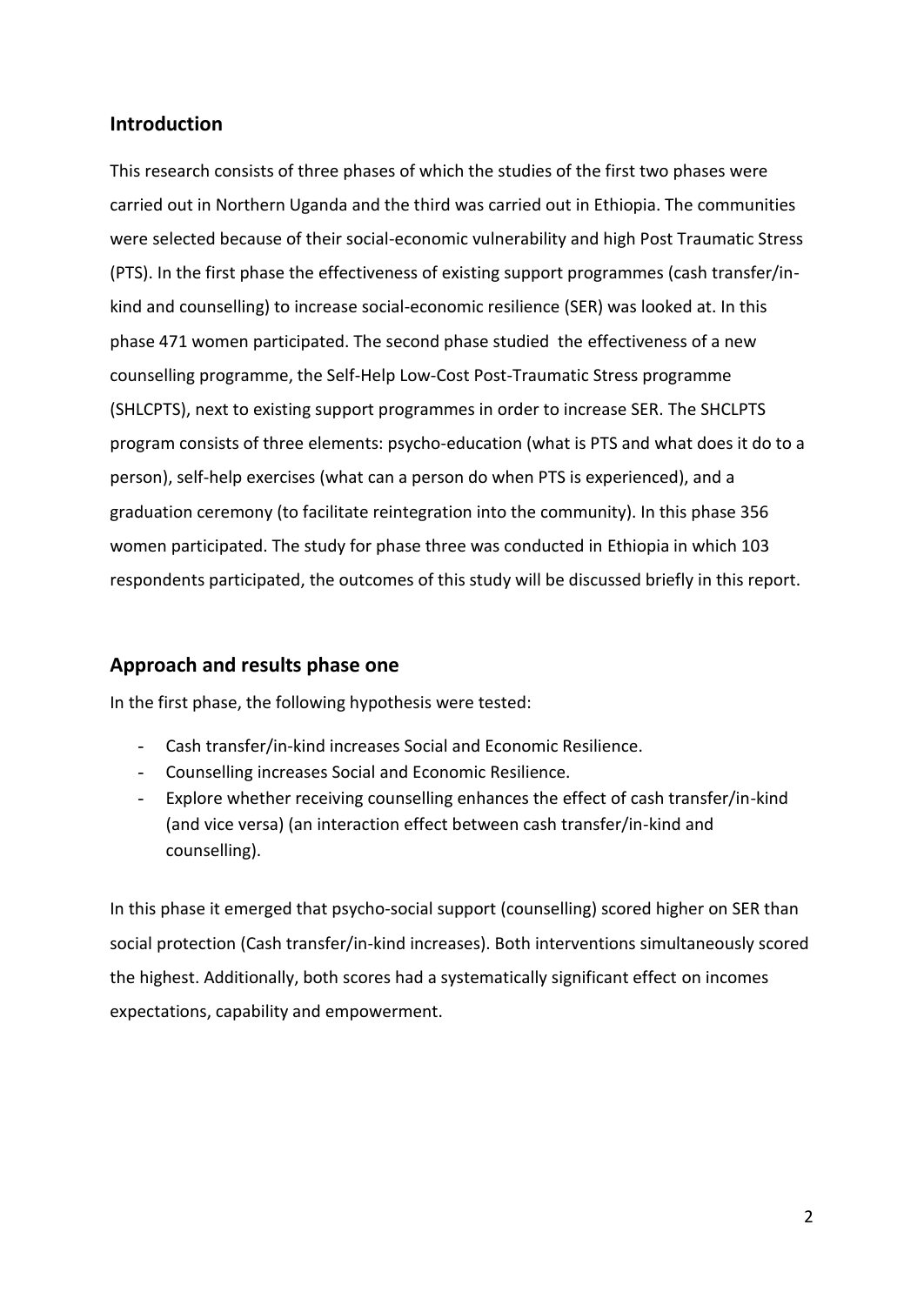

Figure 1: averages of the groups on Capability (phase one, Uganda).



Figure 2: averages of the groups on Empowerment (Phase one, Uganda).

## **Approach and results phase two and three**

In the second phase the SHLCPTS was used, next to existing support programs in order to increase SER. The tested hypotheses were:

- Cash transfer/in-kind increases Social and Economic Resilience.
- Counselling increases Social and Economic Resilience.
- SHLCPTS increases Social and Economic Resilience.
- Explore whether receiving counselling or SHLCPTS enhances the effect of cash transfer/in-kind (and vice versa) - (interaction effects between support programs).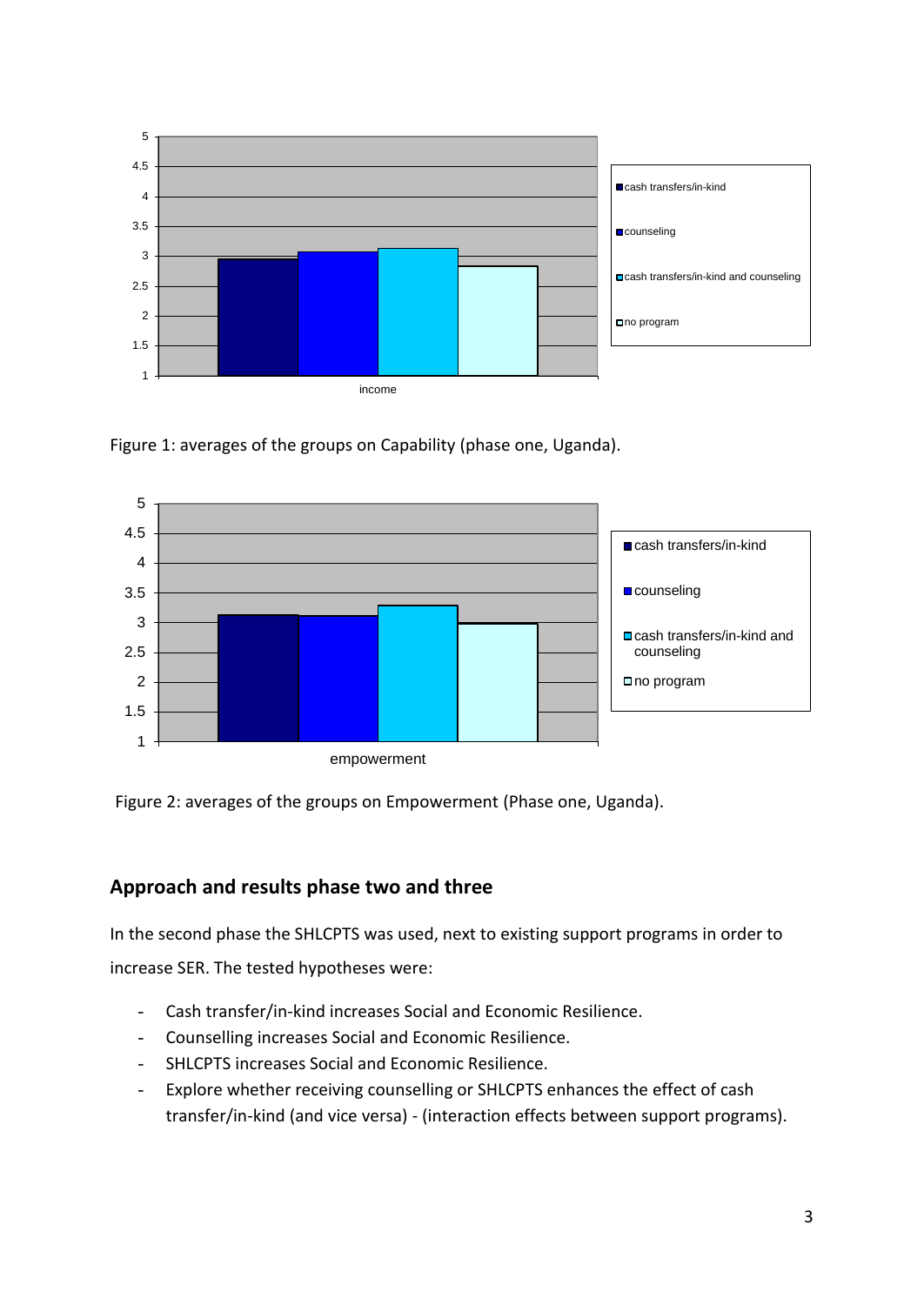The aim of this phase was to use a less resource-intensive support program for psycho-social support for PTS in order to make the intervention cost-beneficial. The results were significant and showed that those who received both cash transfer/in-kind as well as counselling scored higher on capability. Furthermore, statistical analysis indicated that the eight groups who received different programmes do differ significantly on income. This difference can be attributed to counselling, SHLCPTS and receiving both cash transfer/in-kind and counselling. Those who received counselling have higher expectations about income. Those who received SHLCPTS have lower expectations about income. This might be due to a sampling bias in which the most vulnerable and PTS affected respondents were offered SHLCPTS. Those who received both cash transfers/in-kind and counselling have higher expectations about income. There was also significant difference on empowerment between different groups that received different programmes. Those who received counselling scored higher on empowerment and those who received cash transfers/in-kind but no counselling scored lower on empowerment. The statistical results suggested the SHLCPTS is not effective in increasing SER. However, due to sampling bias, those individuals who are most in need for trauma counseling were allowed to take part in the SHLCPTS program, and those individuals probably perceive a lower SER than those who were not allowed to take part in the SHLCPTS program. This interpretation is supported by the analyses of the qualitative experiences of those who did participate in the program.

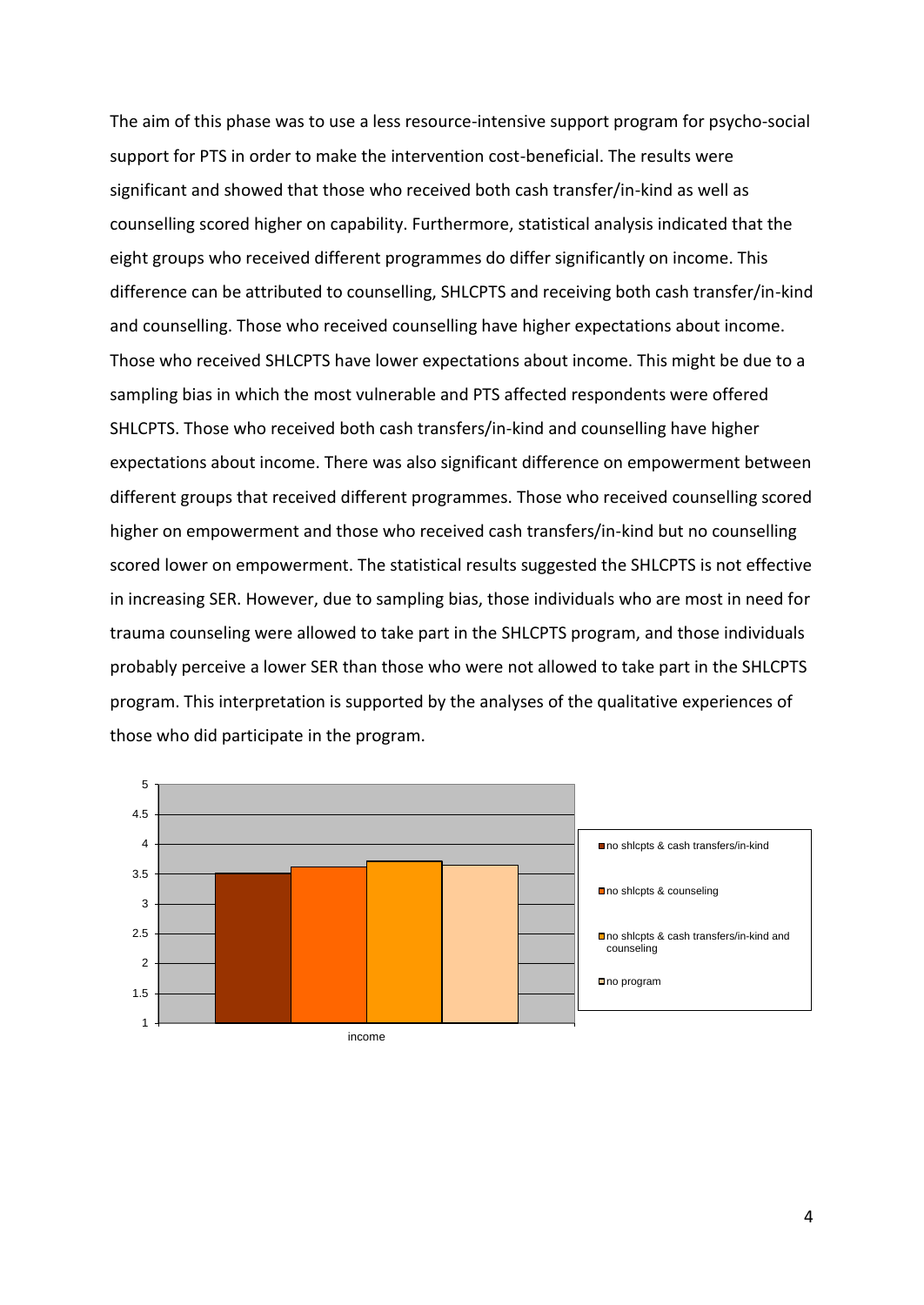

Figure 3: averages of the groups on Income (phase two, Uganda).

To test the effectiveness of the SHLCPTS program in a more controlled situation, a follow up study was conducted. This third study was carried out in a refugee camp in Ethiopia. In this third phase it appeared that SHLCPTS had a high significant impact on SER. It emerged that



trauma support is an important addition to support via cash transfer/in-kind and counselling.

Figure 4: averages of the groups on Capability (phase three, Ethiopia).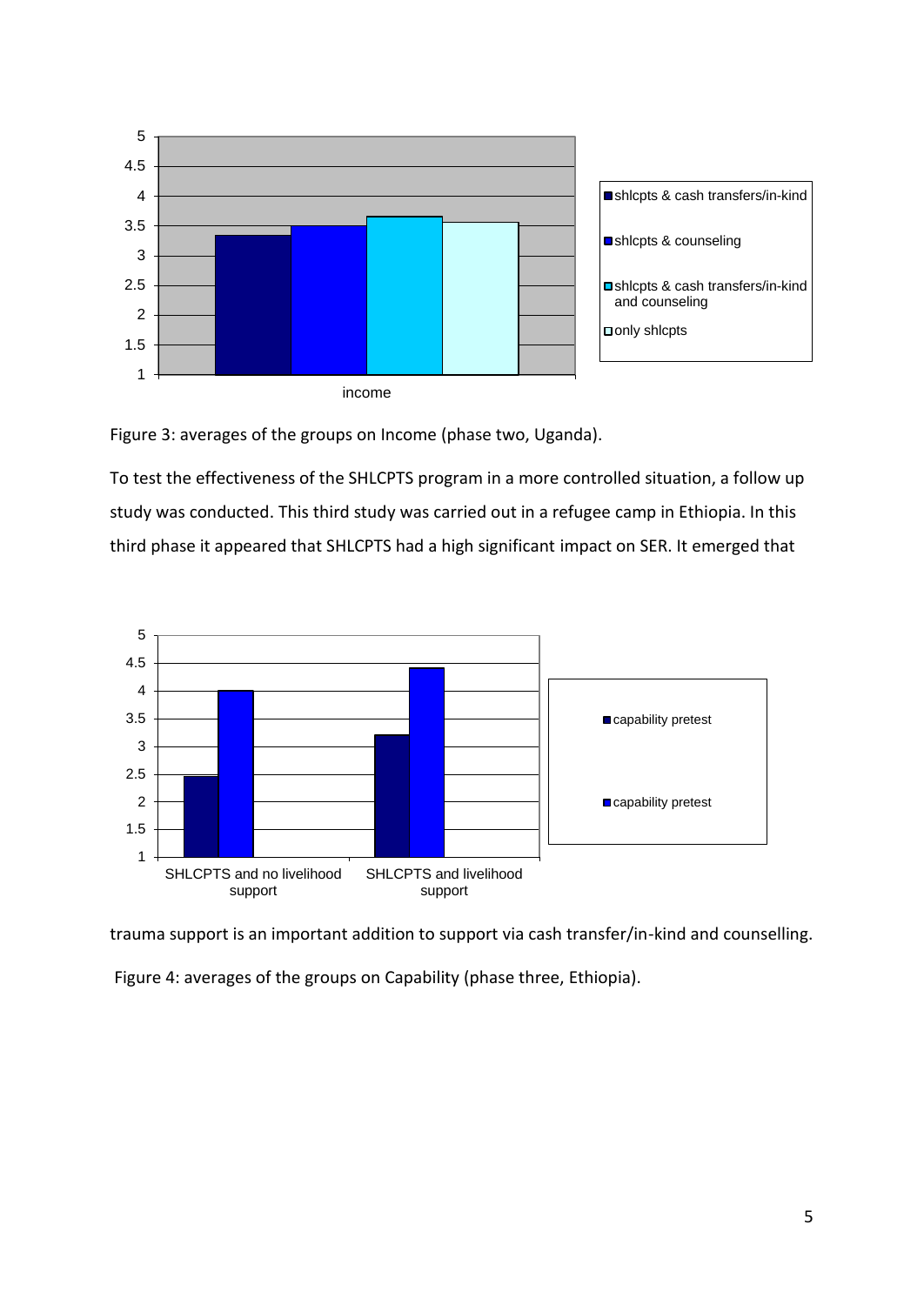

Figure 5: averages of the groups on Empowerment (phase three, Ethiopia).

## **Implications for policy**

These results can strengthen policy on integration and re-integration of returnees and refugees. The results of this research scientifically shows that the addition of PTS relief programmes are a precondition for better effects of social protection and livelihood support. This leads to the following recommendations:

- Integration of SHLCPTS and other forms of trauma support in social protection and livelihood programmes can strengthen the positive effects on SER;
- More research is necessary for the possibilities to provide such services digitally;
- Strengthening of capacity for professional mental health referrals;
- More emphasis on the positive effects of livelihood programmes is necessary in order to strengthen the positive thoughts regarding integration and reintegration;
- Contribute to avoid the negative influences of PTS on communities with high numbers of severe PTS. This can be achieved by strengthening law and order and minimize criminal organizations (including human traffickers) in order to enhance the feeling of security in the communities.

## **Conclusions**

This study investigates the effects of social protection policies and relief of post-traumatic stress on social economic resilience.

The findings of the studies in the first and second wave and in the two countries showed consistent results of the significant positive effect of trauma relief on SER as a strong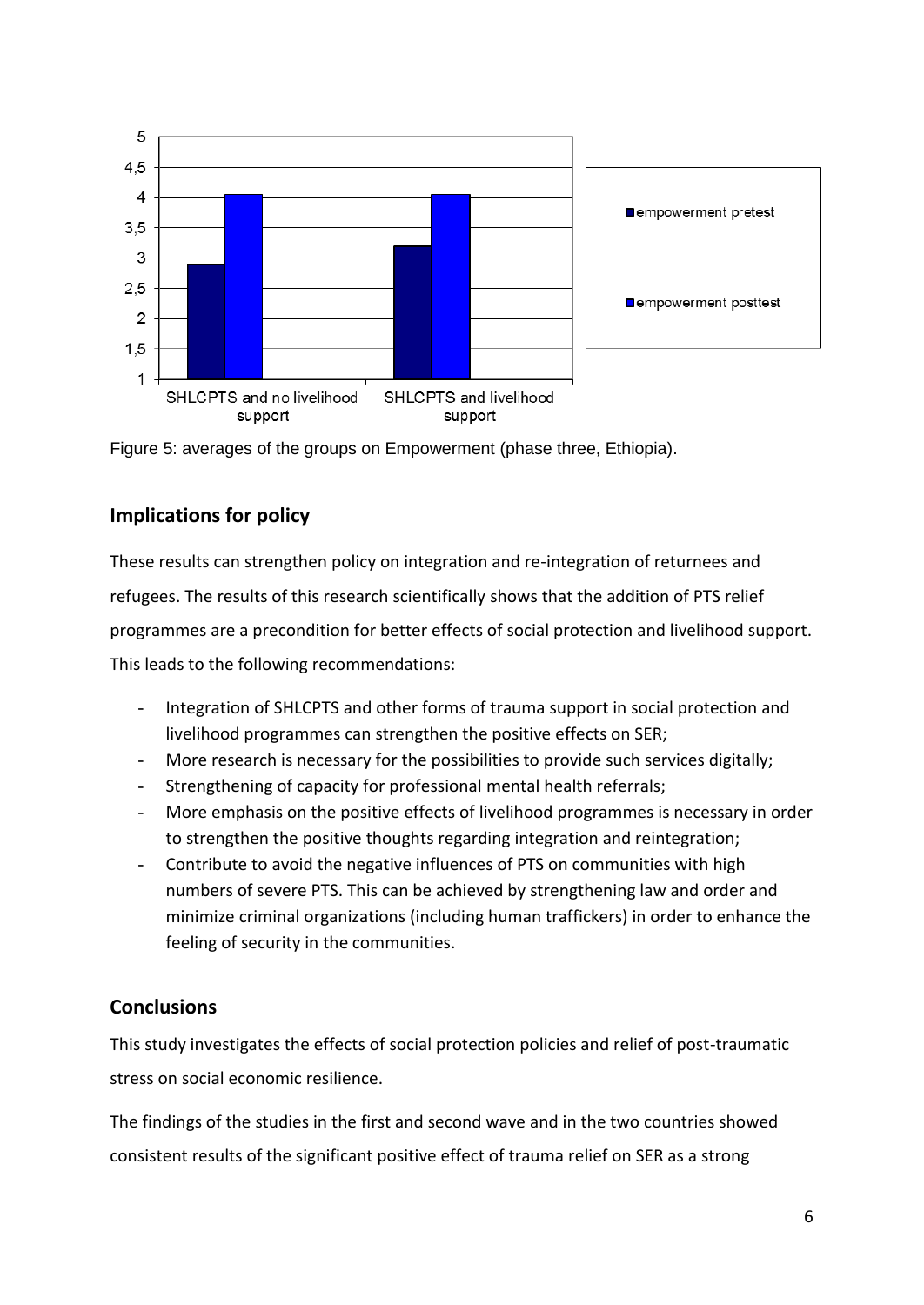independent variable next to livelihood support. The interviews of the second Uganda study show that those who received the SHLCPTS-program have a very positive opinion about it and perceive a better SER. The Ethiopia study (phase three) indicates that the effect of the SHLCPTS program is large for Capability, Income, and Empowerment.

Traumatized communities need to feel protected and enabled to regain their livelihood as a precondition to dissuade them from taking risky and dangerous routes in search of protection and prospects. The findings point to the conclusion that the reorganization of the provision of both livelihood support and mental health support contributed to a sense of self-efficacy and positively impacted on resilience, specifically on the perceived capability and income security.

Empowerment correlates systematically high with social-economic resilience. This offers an opportunity to organize services in a way that will contribute to refugees feeling both protected and offered prospects to rebuild their livelihoods in the locations where they receive such support. Support for trauma relief critically enhances the positive impact of the livelihood support on SER.

The SHLCPTS program showed very good results on social and economic variables (income, capability and empowerment), and is a low cost but evidently effective program. It has been designed with a view to the possibility of upscaleability in low resource areas and proved as effective as other mental health programs. The ICT based SHLCPTS program performed well in the traumatized community in Northern Uganda and shows the potential of ICT based support to help address PTS while strengthening socio-economic resilience of vulnerable traumatized communities.

Research by*: Reisen, van, M., Stokmans, M., Nakazibwe, P., Kidane, S. (2018)* Policy brief compiled by: *Schoenmaeckers, R. and Smits, K.*

Cite as: *Reisen, van, M., Stokmans, M., Nakazibwe, P., Kidane, S. (2018) Enhancing Effectiveness of Social Protection by Psycho-Social Support in Uganda and Ethiopia. Policy Brief. Tilburg University*